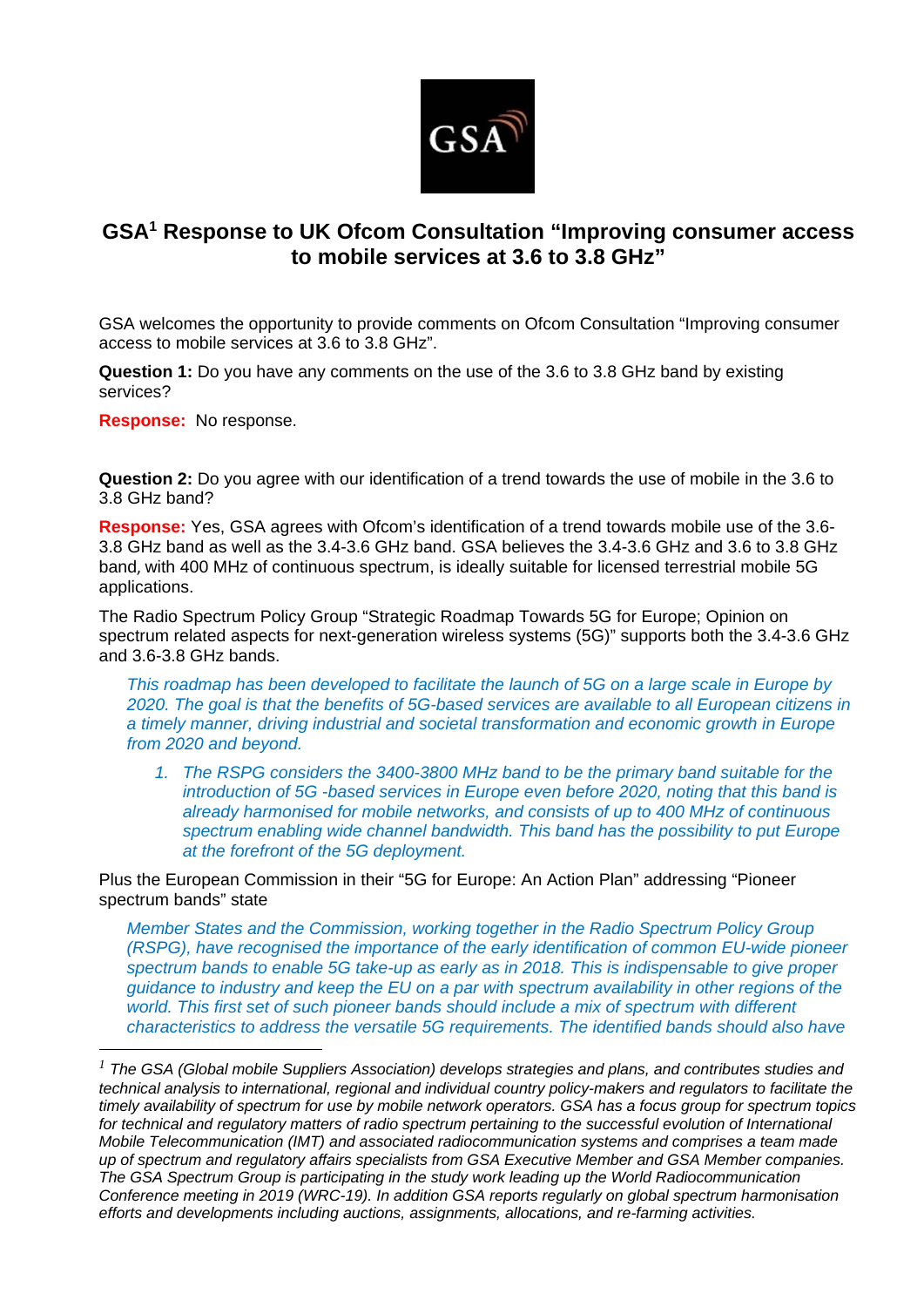*a potential for global harmonisation and take advantage of the sizeable amount of harmonised spectrum already allocated in the EU for wireless broadband below 6 GHz. The spectrum mix should include:* 

- *Spectrum between 1 GHz and 6 GHz, where EU-wide harmonised bands are already available and licensed in a technology neutral way across Europe. In particular, the 3.5 GHz band seems to offer high potential to become a strategic band for 5G launch in Europe* 

Given the global identification of 3.4-3.6 GHz for IMT, plus the CEPT rules for mobile broadband in 3.4-3.8 GHz, supplemented now by the RSPG 5G Opinion, manufacturers are already developing equipment to operate in 3.4-3.8 GHz.

GSA believes that the identified trend towards mobile use of the 3.6-3.8 GHz band as well as the 3.4-3.6 GHz band is fully aligned with ECC Decision (11(06 "*Harmonised frequency arrangements for mobile/fixed communications networks (MFCN) operating in the bands 3400-3600 MHz and 3600-3800 MHz*".

Recognising that ECC Decision (11)06 is currently being revised by CEPT to ensure that the technical conditions for the 3400-3800 MHz band are suitable for 5G usage, we believe the following extracts from that Decision are pertinent and worthy of noting -

*The harmonised frequency arrangements for the 3400-3800 MHz band in this ECC Decision are intended to facilitate high data rate mobile/fixed communications networks (MFCN) including International Mobile Telecommunications (IMT) services supported by larger channel bandwidths as an evolution to the existing framework without the consequential requirement for a replacement of systems based on the existing regulatory framework. It aims at providing the basis to the mobile industry and administrations to respond to the growth of mobile broadband and technological developments for wider channel bandwidths and increased data rates.* 

*Since WRC-07, the 3400-3600 MHz band has been allocated on a primary basis to the mobile, except aeronautical mobile, service and identified for IMT in almost all CEPT member countries.* 

*The ECC recognises that implementation of MFCN including IMT systems providing high data rate applications in the band 3400-3800 MHz based on a harmonised frequency arrangement will maximise the opportunities and benefits for end users and society, will benefit capital expenditure for operators, reduce development and implementation costs of manufacturing equipment and will secure future long terms investments by providing economies of scale. A harmonised frequency arrangement will reduce complexity in cross border coordination. The opportunity to utilize larger channel bandwidths will assist the provision of high data rates for IMT (especially with IMT-Advanced).* 

*The ECC recognises that for the continuation of the successful development of MFCN including IMT, the regulatory framework needs to provide the confidence and certainty for industry to make the necessary investment. ECC recognises that administrations need flexibility to adapt their use of the bands 3400-3600 / 3600-3800 MHz to national circumstances. Any transition from legacy systems to future systems would be managed at national level. Such national measures may need to be studied (e.g. refarming of the band, planning of renewal or extension of authorisations etc.). Moreover, the framework defined by this ECC Decision does not supersede the BWA/FWA framework. Instead, it aims at supplementing this framework to facilitate high data rate services supported by larger channel bandwidths as an evolution to the existing framework without the consequential requirement to replace systems that are based on the existing regulatory framework.* 

Noting that while "*Any transition from legacy systems to future systems would be managed at national level*" we believe that implementation of ECC Decision (11)06 provides an opportunity to secure access to 400 MHz of contiguous spectrum noting that the 3.4-3.6 GHz range has been identified for IMT in the ITU Radio Regulations since 2007 and in 2007 the ECC also decided to examine the 3.6-3.8 GHz band for IMT. With 400 MHz of contiguous spectrum, the 3.4-3.6 GHz and 3.6-3.8 GHz bands offer a unique opportunity to meet some of the new demands for mobile broadband.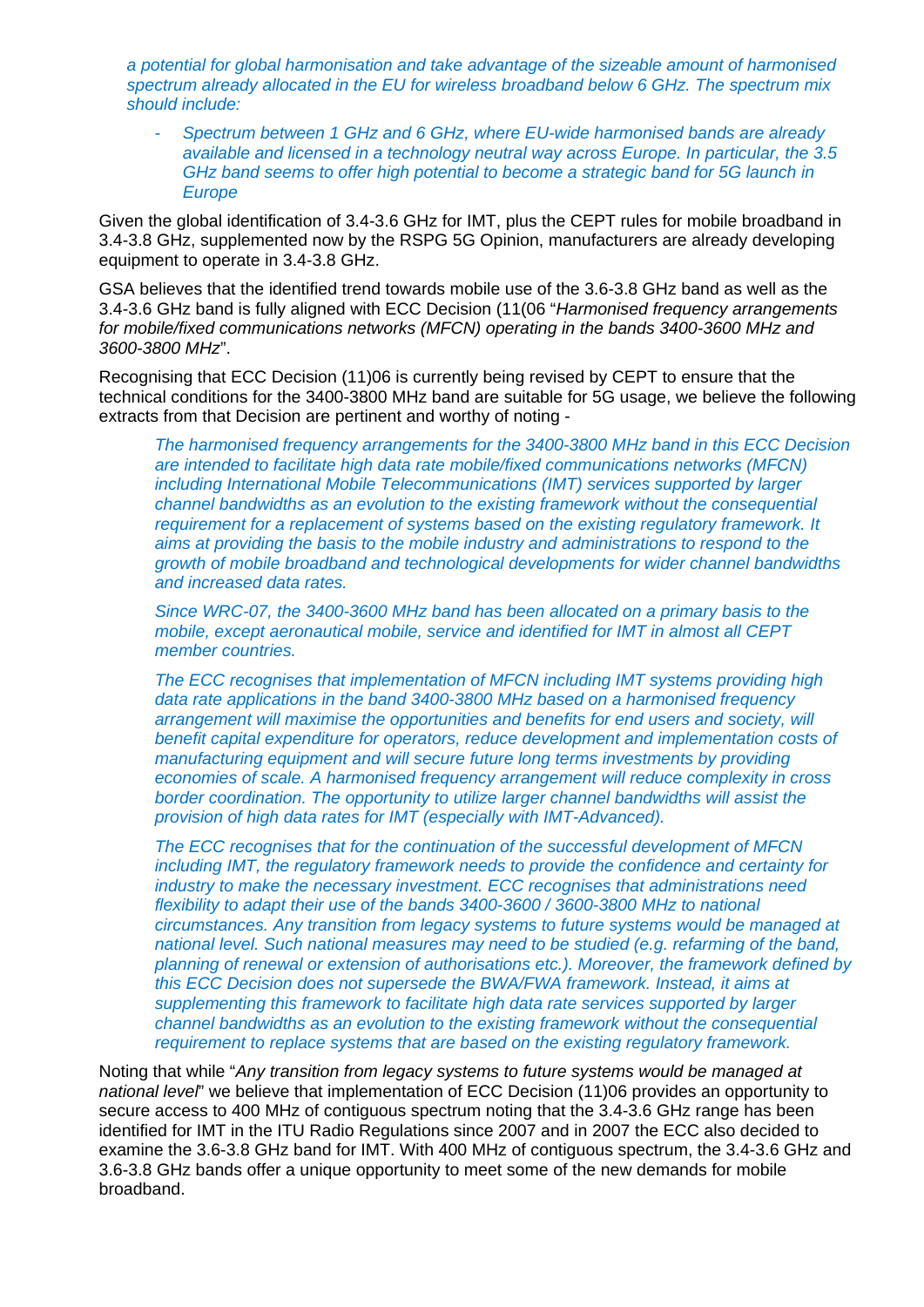**Question 3:** Do you agree with our high level proposal to make 116 MHz within the 3.6 to 3.8 GHz band available for mobile and 5G services, bearing in mind our statutory duties and the high level trends we have identified?

**Response:** GSA ideal preference would be for Ofcom to consider releasing 200 MHz in the 3.4-3.6 GHz plus 200 MHz in the 3.6-3.8 GHz band thus making up to 400 MHz of contiguous spectrum available for 5G. This would enable four 100 MHz wide channels within the 3.4-3.8 GHz for 5G usage.

GSA invites Ofcom to establish a roadmap aiming to achieve such objective and including a number of interim steps such as the planned auction of 150 MHz of spectrum in the 3.4-3 .6 GHz band (that should not be delayed any further) and the release of the proposed 116 MHz of spectrum in the 3.6- 3.8 GHz in 2017. In particular, GSA does not believe Ofcom should auction the 3.4-3.6 GHz and the 3.6-3.8 GHz in a single auction if this would delay the auction of the 3.4-3.6 GHz band. GSA agrees with an auction design based on 5 MHz blocks with the possibility for operators to purchase contiguous blocks without a cap in this band. This is important to allow operators, which wish so, to get access to wider contiguous spectrum of 100 MHz. This will enable testing and early 5G deployment before 2020 making the UK to be ahead for 5G roll-out and reap the benefits of a leading country advantage.

**Question 4:** Do you agree with our general approach regarding spectrum currently licensed to UK Broadband?

**Response:** Yes, GSA supports Ofcom's proposals to change the regulatory conditions to UK Broadband's spectrum allocation to align it with the rest of the 3.6-3.8 GHz band.

**Question 5:** Do you agree with our assumptions, methodology, and conclusions with regards to potential coexistence between mobile and existing fixed links and satellite earth stations? Please refer to annex 5 for further details.

**Response:** For sharing conclusions GSA points Ofcom to relevant parts of Report ITU-R S.2368 "Sharing studies between International Mobile Telecommunication-Advanced systems and geostationary satellite networks in the fixed-satellite service in the 3 400-4 200 MHz and 4 500-4 800 MHz frequency bands in the WRC study cycle leading to WRC-15", but since we support clearing 3400-3800 MHz we do not believe sharing would be a major issue.

**Question 6:** Do you have a view on any of the two options we identified?

**Response:** GSA supports option b) -

*Remove existing users' authorisation to transmit for fixed links and no longer take satellite earth stations with a receiver component in the 3.6 to 3.8 GHz band into account for frequency management purposes.* 

**Question 7:** Do you have any quantitative evidence on the costs and benefits associated with the options? This include costs for existing users and/or consumers of existing services associated with potential changes, and benefits to UK consumers in gaining access to mobile services in this band.

**Response:** GSA has not undertaken any quantitative analysis on the costs and benefits associated with either options.

**Question 8:** Do you have any other suggestions that would allow widespread 5G availability using the 3.6 to 3.8 GHz band across the UK while allowing certainty for at least some existing users to continue to provide the benefits currently provided by use of the 3.6 to 3.8 GHz band?

**Response:** GSA has no further suggestions.

**Question 9:** Do you have any comments in relation to these proposals?

**Response:** As a second step, the GSA considers that additional access to 3800-4200 MHz for 5G would bring significant benefits to UK citizens and consumers. While designing the future use of the 3600-3800 MHz and 3400-3600 MHz bands in order to maximize the social and economic benefits